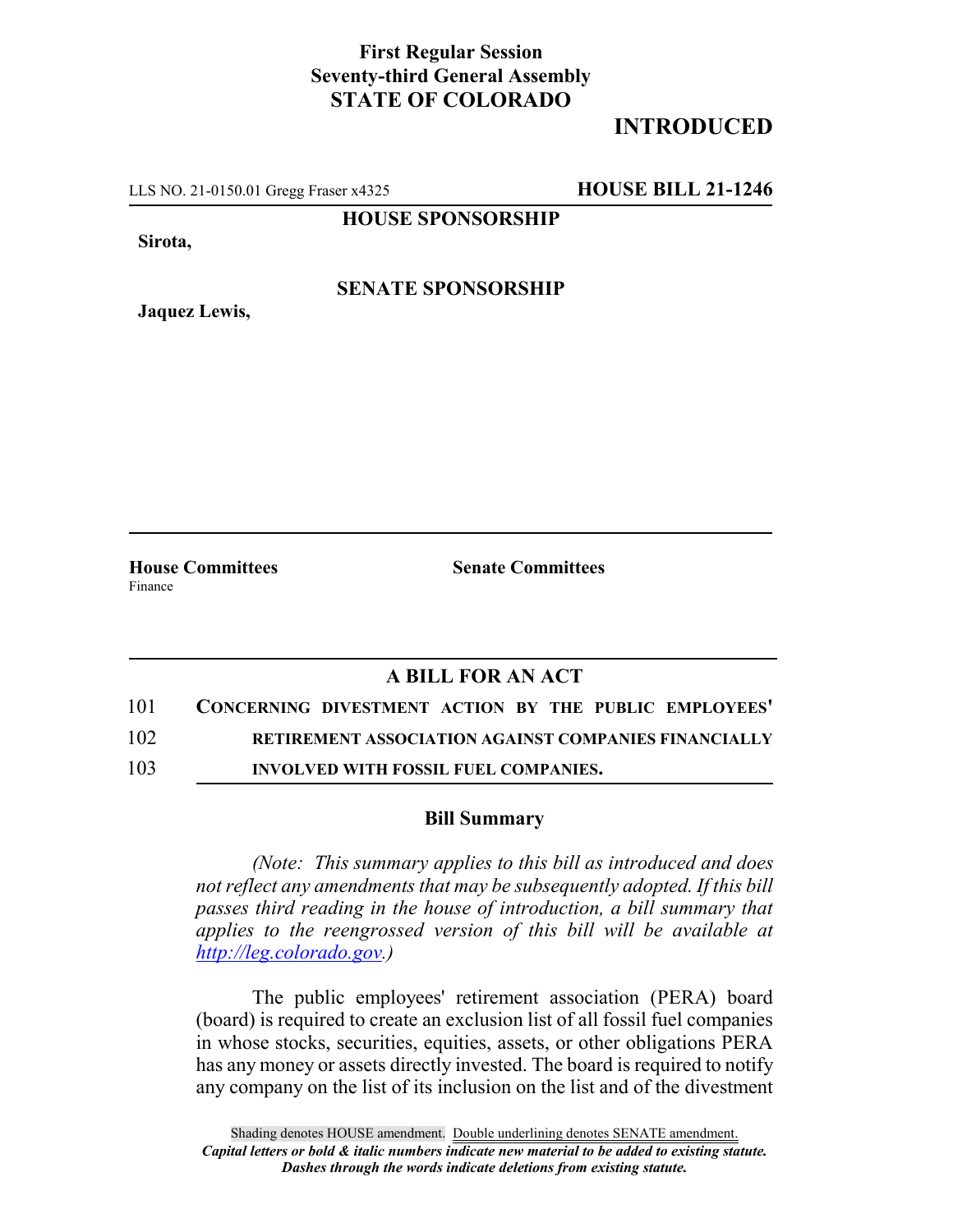requirements of the bill. The board is required to periodically update the exclusion list.

A company that was included on the exclusion list may request that it be removed from the list on the basis of clear and convincing evidence that it is not currently a fossil fuel company or that it will no longer meet such definition by a certain date.

Within 6 months from the completion of the exclusion list, the board is required to issue a determination as to whether divestment from the companies on the exclusion list complies with the board's fiduciary obligations. If the board determines that divestment from any company on the exclusion list does not comply with its fiduciary obligations, the board will remove the company from the exclusion list.

Beginning one year after the effective date of the bill, the board is required to:

- Divest the funds managed by PERA (fund) of any stocks, securities, equities, assets, or other obligations of companies on the exclusion list in which any money or assets of the fund are directly invested; and
- Cease new direct investments of any money or assets of the fund in any stocks, securities, or other obligations of any company that is a fossil fuel company.

The board is required to complete divestment from fossil fuel companies by a specified date.

Beginning one year after the effective date of the bill, the board is required to endeavor to ensure that no money or assets of the fund are invested in an indirect investment vehicle unless the board is satisfied that such indirect investment vehicle is unlikely to have in excess of 2% of its assets directly or indirectly invested in fossil fuel companies.

The board is required to issue periodic reports to the members of the pension review commission of the general assembly outlining all actions taken to comply with the requirements of the bill.

|                | Be it enacted by the General Assembly of the State of Colorado:       |
|----------------|-----------------------------------------------------------------------|
| 2              | <b>SECTION 1.</b> In Colorado Revised Statutes, add part 3 to article |
| 3              | 54.8 of title 24 as follows:                                          |
| $\overline{4}$ | PART <sub>3</sub>                                                     |
| 5              | PUBLIC EMPLOYEES' RETIREMENT ASSOCIATION                              |
| 6              | <b>FOSSIL FUEL DIVESTMENT</b>                                         |
|                | 24-54.8-301. Short title. THE SHORT TITLE OF THIS PART 3 IS THE       |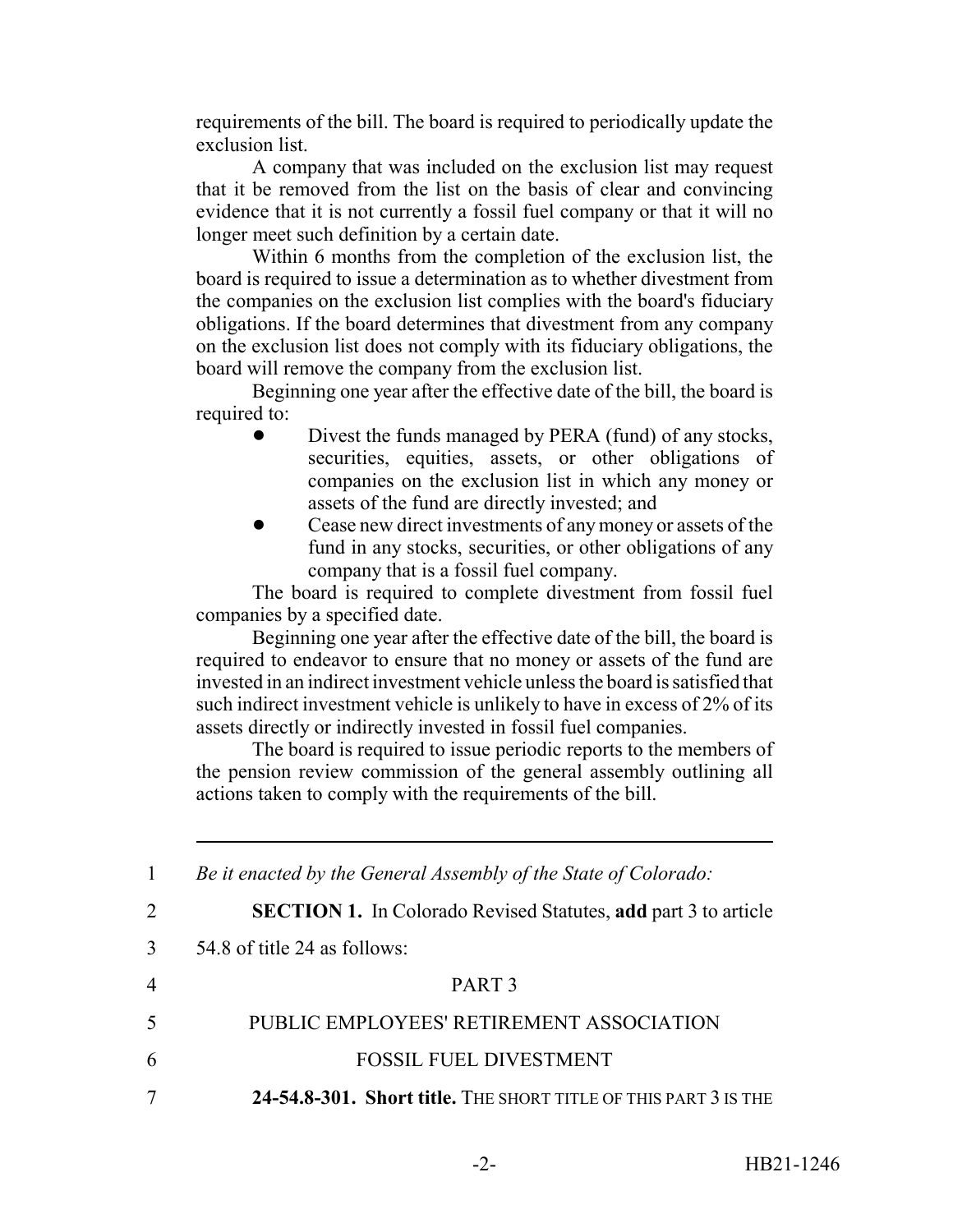"FOSSIL FUEL DIVESTMENT ACT".

 **24-54.8-302. Legislative declaration - intent.** (1) THE GENERAL ASSEMBLY FINDS AND DECLARES THAT:

 (a) CLIMATE CHANGE IS A REAL AND SERIOUS THREAT TO THE HEALTH, WELFARE, AND PROSPERITY OF ALL COLORADANS, NOW AND IN THE FUTURE, AND MAINTAINING THE STATUS QUO OF FOSSIL FUEL ENERGY PRODUCTION WILL LEAD TO CATASTROPHIC RESULTS;

 (b) THE UNITED NATIONS INTERGOVERNMENTAL PANEL ON CLIMATE CHANGE HAS DETERMINED THAT TO KEEP THE INCREASE IN GLOBAL AVERAGE TEMPERATURE BELOW ONE AND ONE-HALF DEGREES CELSIUS, GLOBAL GREENHOUSE GAS EMISSIONS MUST DECLINE BY 12 FORTY-FIVE PERCENT BY 2030 AND REACH NET ZERO BY 2050;

 (c) AS SUCH, THE GENERAL ASSEMBLY ENACTED HOUSE BILL 19-1261, ENACTED IN 2019, THAT CREATED STATEWIDE GOALS TO REDUCE 2025 GREENHOUSE GAS EMISSIONS BY AT LEAST TWENTY-SIX PERCENT, 2030 GREENHOUSE GAS EMISSIONS BY AT LEAST FIFTY PERCENT, AND 2050 GREENHOUSE GAS EMISSIONS BY AT LEAST NINETY PERCENT OF THE 18 LEVELS OF GREENHOUSE GAS EMISSIONS THAT EXISTED IN 2005;

 (d) THE THREAT OF CLIMATE CHANGE AND THE TRANSFORMATION OF THE GLOBAL ENERGY SYSTEM THAT WILL BE NECESSARY TO MITIGATE 21 IT WILL HAVE A SERIOUS NEGATIVE IMPACT ON INVESTORS WHOSE ASSETS 22 ARE NOT ALIGNED WITH A ONE AND ONE-HALF DEGREE TRAJECTORY;

 (e) CONTINUED INVESTMENT IN FOSSIL FUEL PRODUCERS POSES UNACCEPTABLE RISK TO THE LONG-TERM SUSTAINABILITY OF THE PUBLIC EMPLOYEES' RETIREMENT ASSOCIATION;

 (f) EXPERTS ESTIMATE THAT DEMAND FOR FOSSIL FUELS IS LIKELY 27 TO PEAK WITHIN THE NEXT DECADE;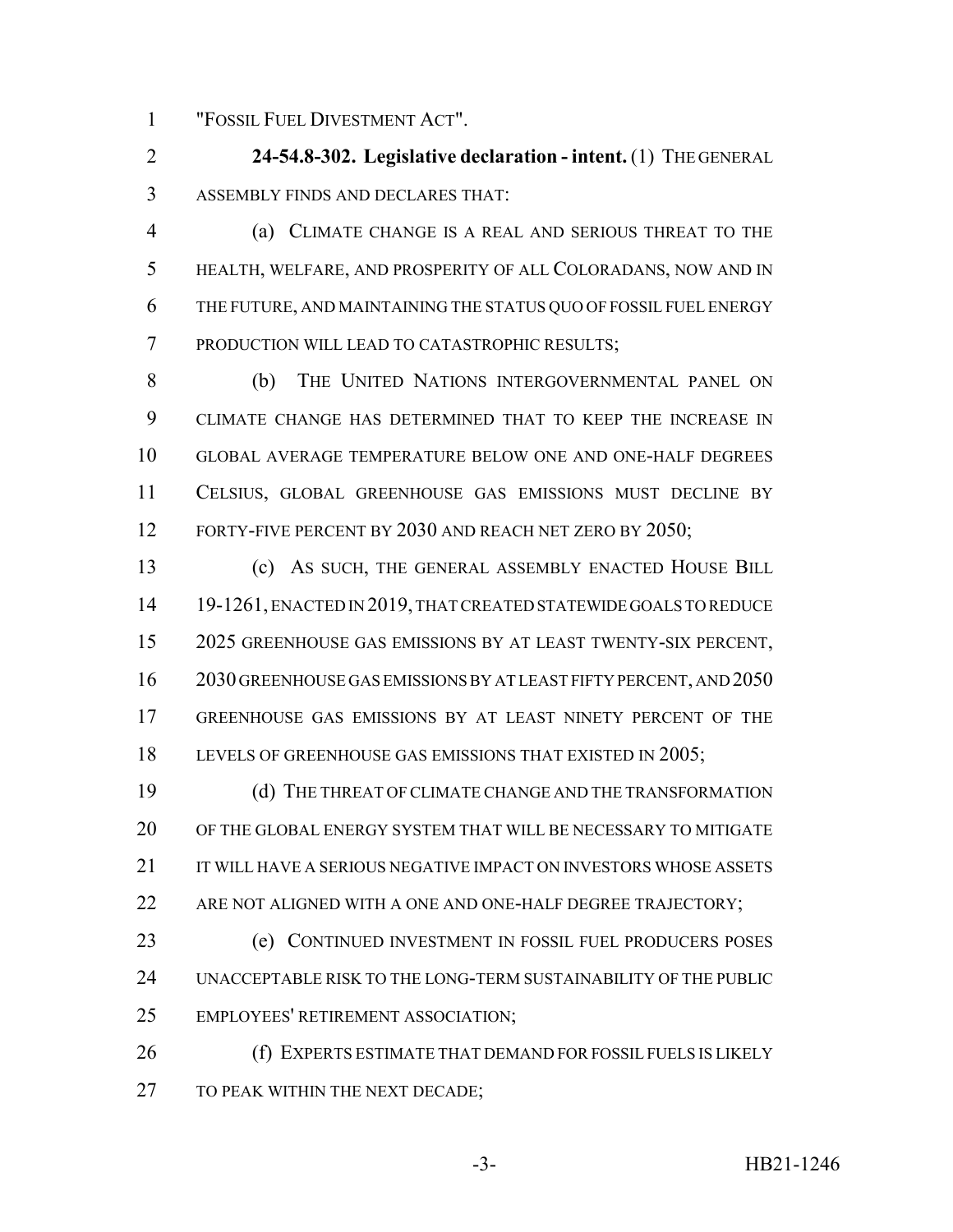(g) IN SPITE OF THIS, THE MAJORITY OF FOSSIL FUEL PRODUCERS ARE NOT ADJUSTING THEIR BUSINESS MODELS TO TAKE INTO ACCOUNT THE CHANGING ENERGY MARKET, AND ARE INSTEAD INVESTING BILLIONS OF DOLLARS IN EXPLORING AND EXTRACTING NEW RESERVES, WHICH IS CREATING STRANDED ASSET RISK AND THE POTENTIAL FOR RAPID, UNEXPECTED, AND SIGNIFICANT LOSS OF VALUE;

 (h) FOSSIL FUEL PRODUCERS ARE CURRENTLY UNDERPERFORMING COMPARED TO THE BROADER MARKET, BUT EVEN IF THEY WERE TO PRODUCE ACCEPTABLE RETURNS IN THE NEAR TERM, THEY PRESENT UNDUE LONG-TERM RISK THAT COMPELS TRUSTEE ACTION ON BEHALF OF FUTURE BENEFICIARIES;

 (i) THE FIDUCIARY DUTIES OF THE BOARD OF THE PUBLIC EMPLOYEES' RETIREMENT ASSOCIATION TO FUTURE BENEFICIARIES MAY REASONABLY INCLUDE CONSIDERATION OF THEIR HUMAN INTERESTS, QUALITY OF LIFE, AND PUBLIC SAFETY AND SECURITY, AND THEREFORE MAY MANDATE THAT THE BOARD TRY TO ACCELERATE THE SHIFT AWAY FROM FOSSIL FUELS TO HELP MITIGATE THE FUTURE ADVERSE EFFECTS OF CLIMATE CHANGE;

 (j) GIVEN THE SYSTEMIC THREAT OF CLIMATE CHANGE TO THE ECONOMY AS A WHOLE, AND THEREFORE TO THE VALUE OF THE PUBLIC EMPLOYEES' RETIREMENT ASSOCIATION'S ENTIRE PORTFOLIO, CONSIDERATION OF THE CLIMATE IMPACT OF CERTAIN INVESTMENTS IS APPROPRIATE;

 (k) ACCORDING TO THE UNITED STATES DEPARTMENT OF LABOR'S INTERPRETIVE BULLETIN 2015-1, ENVIRONMENTAL ISSUES "MAY HAVE A DIRECT RELATIONSHIP TO THE ECONOMIC VALUE OF THE PLAN'S INVESTMENT. IN THESE INSTANCES, SUCH ISSUES ARE NOT MERELY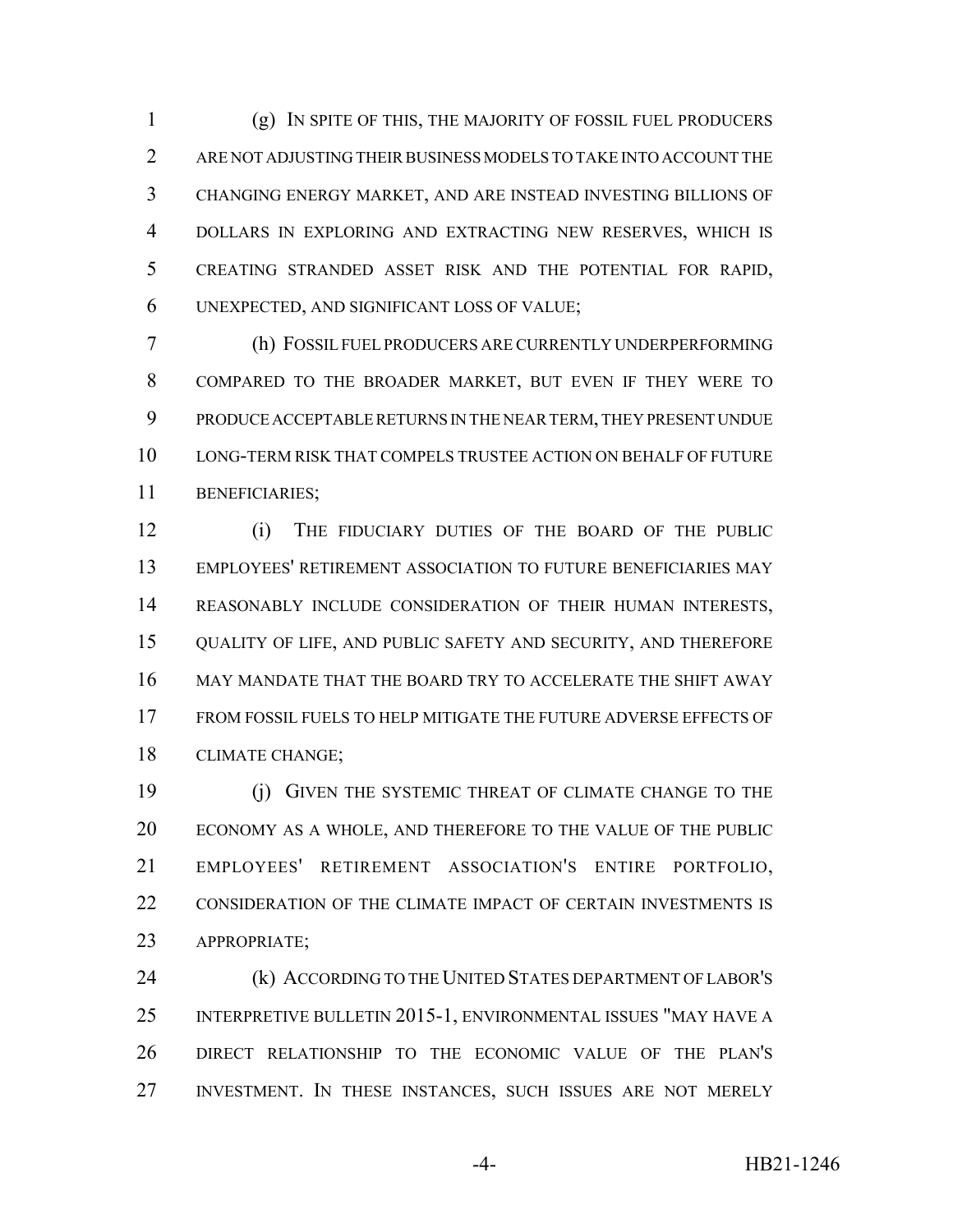COLLATERAL CONSIDERATIONS OR TIE-BREAKERS, BUT RATHER ARE PROPER COMPONENTS OF THE FIDUCIARY'S PRIMARY ANALYSIS OF THE ECONOMIC MERITS OF COMPETING INVESTMENT CHOICES". THIS 2015 GUIDANCE HAS BEEN UPDATED AND NOW INCLUDES A 2019 RULE RECOGNIZING "THAT THERE ARE INSTANCES WHERE ONE OR MORE ENVIRONMENTAL, SOCIAL, OR GOVERNANCE FACTORS WILL PRESENT AN ECONOMIC BUSINESS RISK OR OPPORTUNITY THAT CORPORATE OFFICERS, DIRECTORS, AND QUALIFIED INVESTMENT PROFESSIONALS WOULD APPROPRIATELY TREAT AS MATERIAL ECONOMIC CONSIDERATIONS UNDER GENERALLY ACCEPTED INVESTMENT THEORIES".

 (l) THE GENERAL ASSEMBLY HAS SET A PRECEDENT BY REQUIRING THE ASSOCIATION TO DIVEST FROM CERTAIN INDUSTRIES IN THE PAST DUE TO THE MORAL IMPLICATIONS OF THEIR BUSINESS MODELS, INCLUDING COMPANIES DOING BUSINESS WITH SUDAN, COMPANIES THAT BOYCOTTED ISRAEL, AND COMPANIES DOING BUSINESS WITH IRAN, ALL WHILE ALLOWING THE ASSOCIATION TO COMPLY WITH ITS FIDUCIARY OBLIGATIONS; AND

 (m) OVER ONE THOUSAND TWO HUNDRED INSTITUTIONAL INVESTORS REPRESENTING MORE THAN FOURTEEN TRILLION DOLLARS IN HOLDINGS HAVE CHOSEN TO PURSUE FULL OR PARTIAL DIVESTMENT FROM 21 FOSSIL FUEL PRODUCERS.

22 (2) THE GENERAL ASSEMBLY FURTHER FINDS AND DECLARES THAT THE INTENT OF THIS PART 3 IS TO REQUIRE THE PUBLIC EMPLOYEES' RETIREMENT ASSOCIATION TO TAKE AVAILABLE STEPS TO AVERT AND MITIGATE CLIMATE CHANGE WHILE ACTING WITHIN THE SCOPE OF ITS FIDUCIARY OBLIGATIONS.

**24-54.8-303. Definitions.** AS USED IN THIS PART 3, UNLESS THE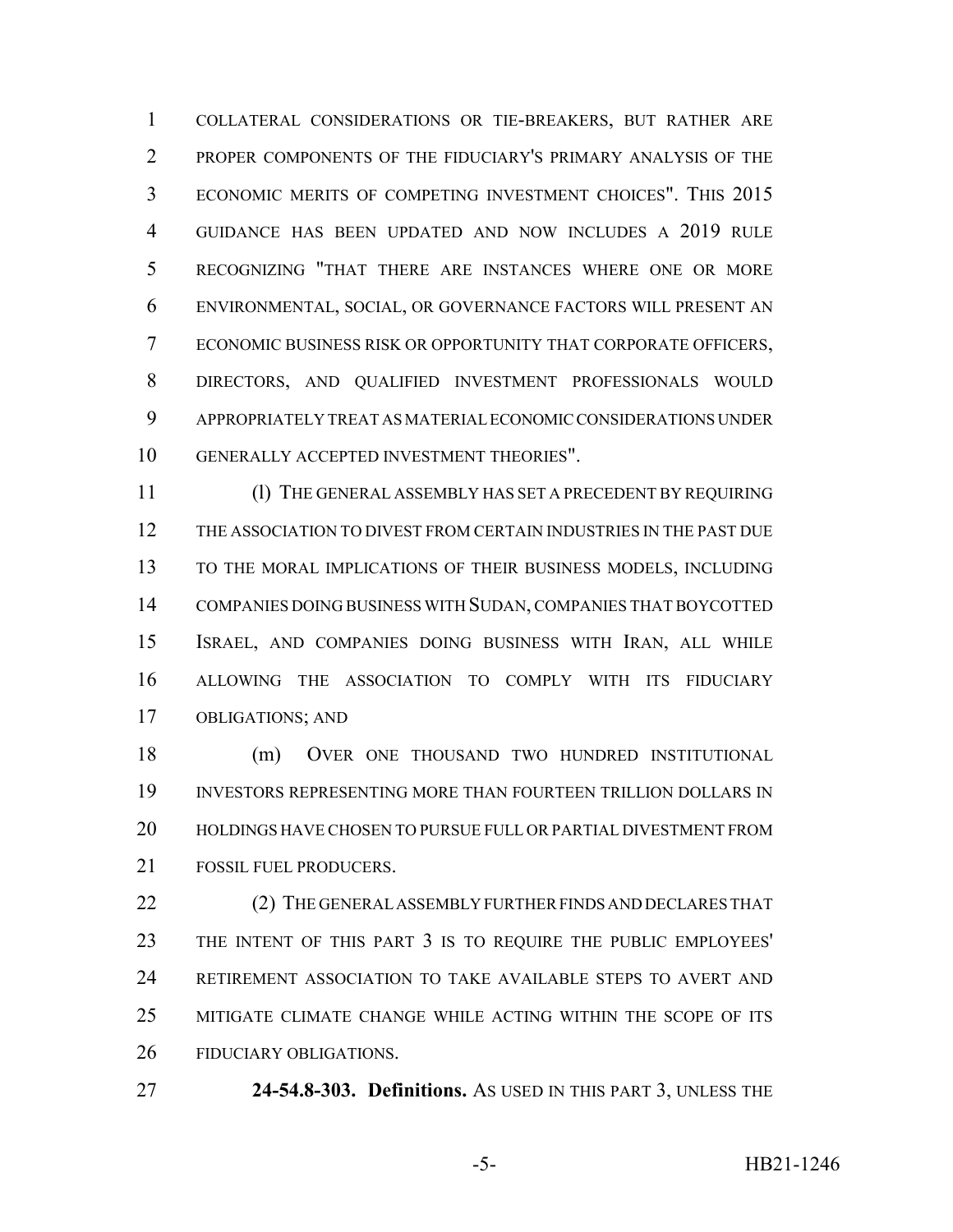CONTEXT OTHERWISE REQUIRES:

 (1) "ASSOCIATION" MEANS THE PUBLIC EMPLOYEES' RETIREMENT ASSOCIATION, CREATED IN ARTICLE 51 OF THIS TITLE 24.

 (2) "BOARD" MEANS THE BOARD OF TRUSTEES OF THE PUBLIC EMPLOYEES' RETIREMENT ASSOCIATION CREATED IN SECTION 24-51-202. (3) "DIRECT INVESTMENT" MEANS PUBLICLY TRADED SECURITIES

 OF A COMPANY HELD DIRECTLY BY THE ASSOCIATION IN AN ACTIVELY MANAGED ACCOUNT.

 (4) "EXCLUSION LIST" MEANS THE LIST CREATED PURSUANT TO SECTION 24-54.8-304.

 (5) "FOSSIL FUEL COMPANY" MEANS A COMPANY IDENTIFIED BY A GLOBAL INDUSTRY CLASSIFICATION STANDARD CODE IN ONE OF THE FOLLOWING SECTORS:

(a) COAL AND CONSUMABLE FUELS;

(b) INTEGRATED OIL AND GAS; OR

16 (c) EXPLORATION AND PRODUCTION.

 (6) "FUND" MEANS THE TOTAL ASSETS OF THE ASSOCIATION THAT ARE CREDITED TO THE VARIOUS TRUST FUNDS ESTABLISHED AND INVESTED BY THE ASSOCIATION PURSUANT TO THE PROVISIONS OF ARTICLE 51 OF 20 THIS TITLE 24.

 (7) "INDIRECT INVESTMENT" MEANS PUBLICLY TRADED SECURITIES OF A COMPANY HELD IN AN ACTIVELY MANAGED COMMINGLED ACCOUNT, IN WHICH THE ASSOCIATION OWNS SHARES OR INTERESTS TOGETHER WITH OTHER INVESTORS NOT SUBJECT TO THE PROVISIONS OF THIS PART 3.

 (8) "PUBLICLY TRADED SECURITIES" MEANS OWNERSHIP INTEREST OR DEBT INSTRUMENTS THAT ARE CURRENTLY TRADED ON A SECURITIES EXCHANGE THAT IS OFFICIALLY RECOGNIZED, SANCTIONED, OR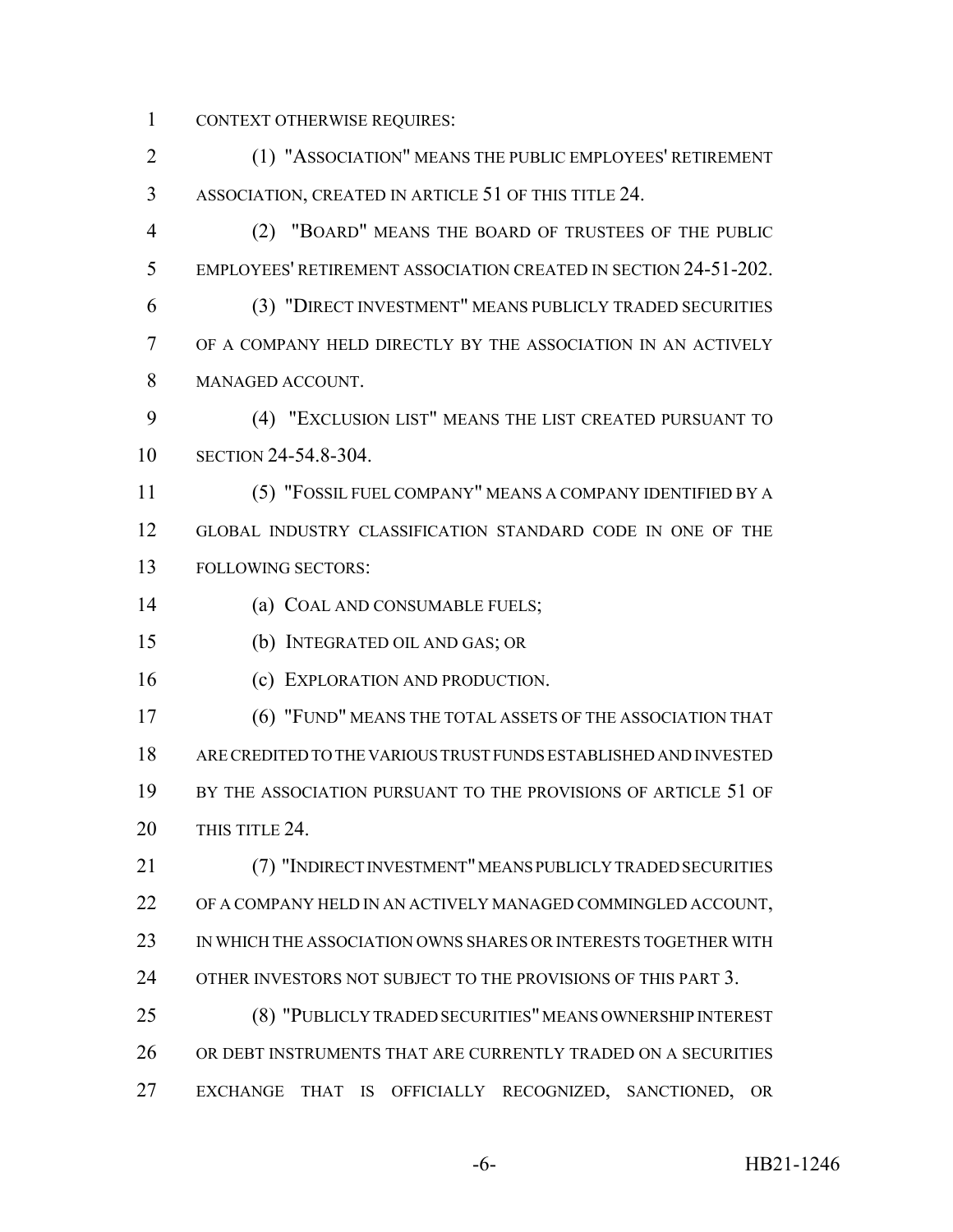SUPERVISED BY A GOVERNMENTAL AUTHORITY OF THE COUNTRY IN WHICH 2 THE MARKET IS LOCATED OR CURRENTLY TRADED THROUGH THE UNITED STATES OVER-THE-COUNTER MARKET THAT IS REFLECTED BY THE EXISTENCE OF AN INTERDEALER QUOTATION SYSTEM.

 **24-54.8-304. Fossil fuel company exclusion list.** (1) WITHIN SIX MONTHS OF THE EFFECTIVE DATE OF THIS PART 3, THE BOARD SHALL CREATE AN EXCLUSION LIST OF ALL FOSSIL FUEL COMPANIES IN WHOSE STOCKS, SECURITIES, EQUITIES, ASSETS, OR OTHER OBLIGATIONS THE ASSOCIATION HAS ANY MONEY OR ASSETS DIRECTLY INVESTED.

 (2) UPON COMPLETION OF THE EXCLUSION LIST, THE BOARD SHALL MAKE THE LIST AVAILABLE TO THE PUBLIC ON ITS WEBSITE AND SHALL PROVIDE A COPY TO EACH MEMBER OF THE PENSION REVIEW COMMISSION OF THE GENERAL ASSEMBLY.

 (3) THE BOARD SHALL SUBMIT NOTIFICATION TO ANY CORPORATION OR COMPANY THAT HAS BEEN INCLUDED IN THE EXCLUSION LIST INFORMING THEM OF THEIR INCLUSION, AS WELL AS THE REQUIREMENTS OF SECTIONS 24-54.8-305 AND 24-54.8-307.

18 (4) THE ASSOCIATION SHALL REFER TO THE GLOBAL INDUSTRY CLASSIFICATION STANDARD CATEGORIES TO DETERMINE DIVESTIBLE FOSSIL FUEL COMPANIES, INCLUDING ENERGY EQUIPMENT AND SERVICES; OIL AND GAS DRILLING; OIL AND GAS EQUIPMENT AND SERVICES; OIL, GAS, AND CONSUMABLE FUELS; INTEGRATED OIL AND GAS; OIL AND GAS EXPLORATION AND PRODUCTION; OIL AND GAS REFINING AND MARKETING; OIL AND GAS STORAGE AND TRANSPORTATION; AND COAL AND CONSUMABLE FUELS.

 (5) AT THE BOARD'S DISCRETION, BUT NO LATER THAN TWO YEARS AFTER THE COMPLETION OF THE EXCLUSION LIST, AND NO LESS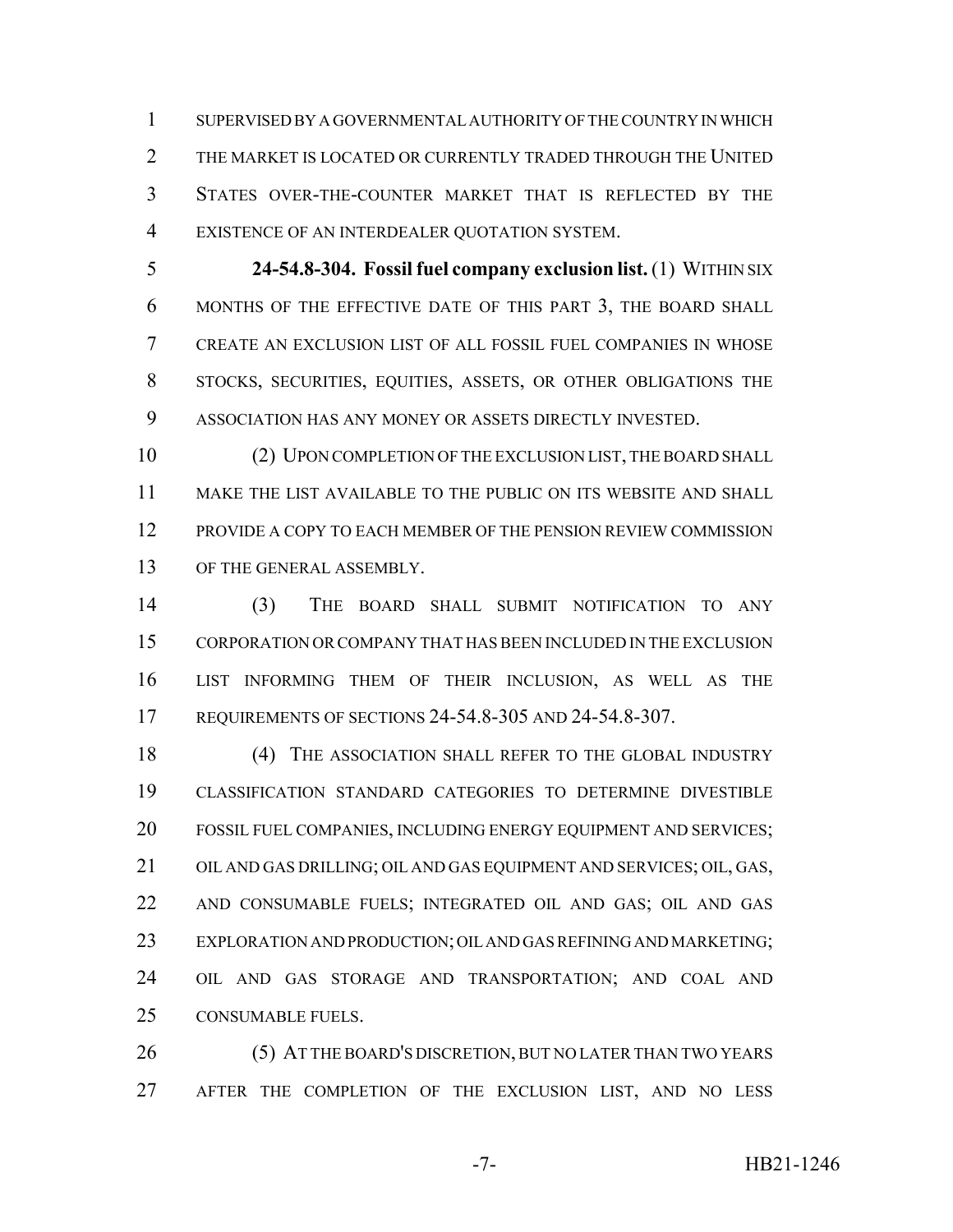FREQUENTLY THAN BIENNIALLY THEREAFTER, THE BOARD SHALL UPDATE THE EXCLUSION LIST TO REMOVE ANY CORPORATION OR COMPANY THAT IS NO LONGER A FOSSIL FUEL COMPANY AND ADD ANY CORPORATION OR COMPANY NECESSARY TO COMPLY WITH SUBSECTION (1) OF THIS SECTION; EXCEPT THAT ANY CORPORATION OR COMPANY REMOVED FROM THE EXCLUSION LIST PURSUANT TO SECTION 24-54.8-306 (2) SHALL NOT BE INCLUDED ON THE EXCLUSION LIST.

 **24-54.8-305. Removal from the fossil fuel company exclusion list.** (1) AT ANY TIME FOLLOWING THE PUBLICATION OF THE EXCLUSION LIST PURSUANT TO SECTION 24-54.8-304, ANY CORPORATION OR COMPANY 11 INCLUDED IN THE EXCLUSION LIST MAY SUBMIT TO THE BOARD A REQUEST FOR REMOVAL ON THE BASIS OF CLEAR AND CONVINCING EVIDENCE THAT THEY ARE NOT CURRENTLY FOSSIL FUEL COMPANIES OR THAT THEY WILL 14 NO LONGER MEET SUCH DEFINITION BY JANUARY 1, 2031.

 (2) UPON SATISFACTION THAT A CORPORATION OR COMPANY MEETS THE REQUIREMENTS OF SUBSECTION (1) OF THIS SECTION, THE BOARD SHALL REMOVE THAT CORPORATION OR COMPANY FROM THE EXCLUSION LIST AND PROVIDE A WRITTEN EXPLANATION FOR SUCH REMOVAL TO THE MEMBERS OF THE PENSION REVIEW COMMISSION OF THE GENERAL ASSEMBLY.

 **24-54.8-306. Determination of prudence.** (1) WITHIN SIX 22 MONTHS FROM THE COMPLETION OF THE EXCLUSION LIST, THE BOARD SHALL ISSUE A DETERMINATION AS TO WHETHER DIVESTMENT FROM ANY OR ALL CORPORATIONS OR COMPANIES ON THE EXCLUSION LIST, IN WHOLE OR IN PART, PURSUANT TO SECTION 24-54.8-305 COMPLIES WITH THE BOARD'S FIDUCIARY OBLIGATIONS AS SPECIFIED IN SECTION 24-51-207. THE BOARD SHALL MAKE SUCH DETERMINATION AVAILABLE TO THE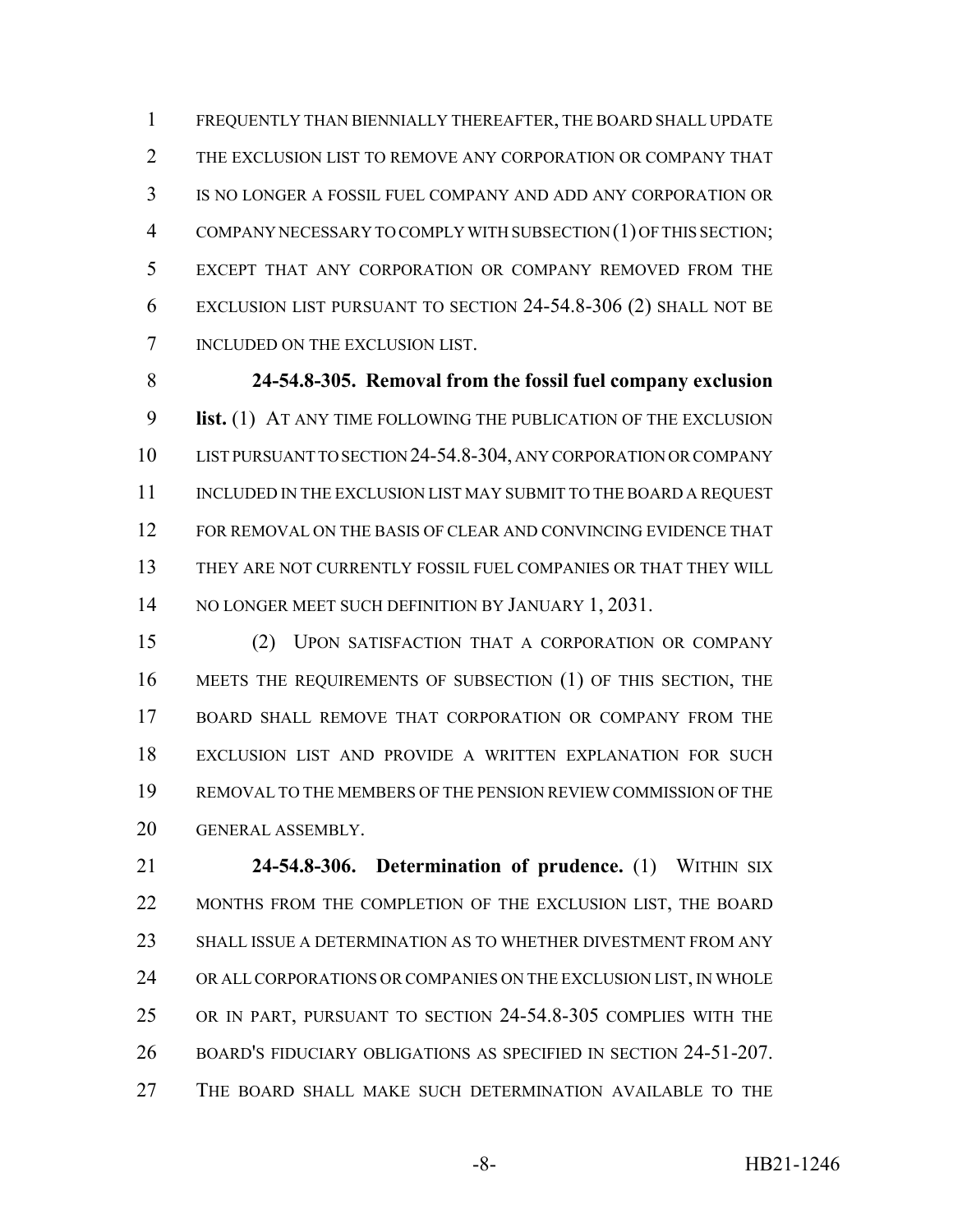PUBLIC ON ITS WEBSITE AND SEND A COPY TO EACH MEMBER OF THE PENSION REVIEW COMMISSION OF THE GENERAL ASSEMBLY.

 (2) IF THE BOARD DETERMINES THAT DIVESTMENT FROM ANY CORPORATION OR COMPANY ON THE EXCLUSION LIST DOES NOT COMPLY WITH ITS FIDUCIARY OBLIGATIONS AS SPECIFIED IN SECTION 24-51-207, THAT CORPORATION OR COMPANY SHALL BE REMOVED FROM THE EXCLUSION LIST.

 (3) AT ANY TIME, SUBJECT TO THE BOARD'S DISCRETION, BUT NO LATER THAN FIVE YEARS AND SIX MONTHS FROM THE EFFECTIVE DATE OF THIS PART 3, AND EVERY FIVE YEARS THEREAFTER, ANY CORPORATION OR COMPANY REMOVED FROM THE EXCLUSION LIST PURSUANT TO SUBSECTION 12 (2) OF THIS SECTION SHALL BE RETURNED TO THE EXCLUSION LIST IF THE BOARD DETERMINES PURSUANT TO SUBSECTION (1) OF THIS SECTION THAT DIVESTMENT FROM THE CORPORATION OR COMPANY COMPLIES WITH THE BOARD'S FIDUCIARY OBLIGATIONS AS SPECIFIED IN SECTION 24-51-207.

 **24-54.8-307. Divestment.** (1) COMMENCING IMMEDIATELY AFTER 17 THE EFFECTIVE DATE OF THIS PART 3, SUBJECT TO AN AFFIRMATIVE DETERMINATION OF PRUDENCE PURSUANT TO SECTION 24-54.8-306, AND IN ACCORDANCE WITH SOUND INVESTMENT CRITERIA AND CONSISTENT WITH THE BOARD'S FIDUCIARY OBLIGATIONS, THE BOARD SHALL:

 (a) DIVEST THE FUND OF ANY STOCKS, SECURITIES, EQUITIES, ASSETS, OR OTHER OBLIGATIONS OF CORPORATIONS OR COMPANIES ON THE EXCLUSION LIST IN WHICH ANY MONEY OR ASSETS OF THE FUND ARE DIRECTLY INVESTED; AND

 (b) CEASE NEW DIRECT INVESTMENTS OF ANY MONEY OR ASSETS OF THE FUND IN ANY STOCKS, SECURITIES, OR OTHER OBLIGATIONS OF ANY 27 CORPORATION OR COMPANY THAT IS A FOSSIL FUEL COMPANY.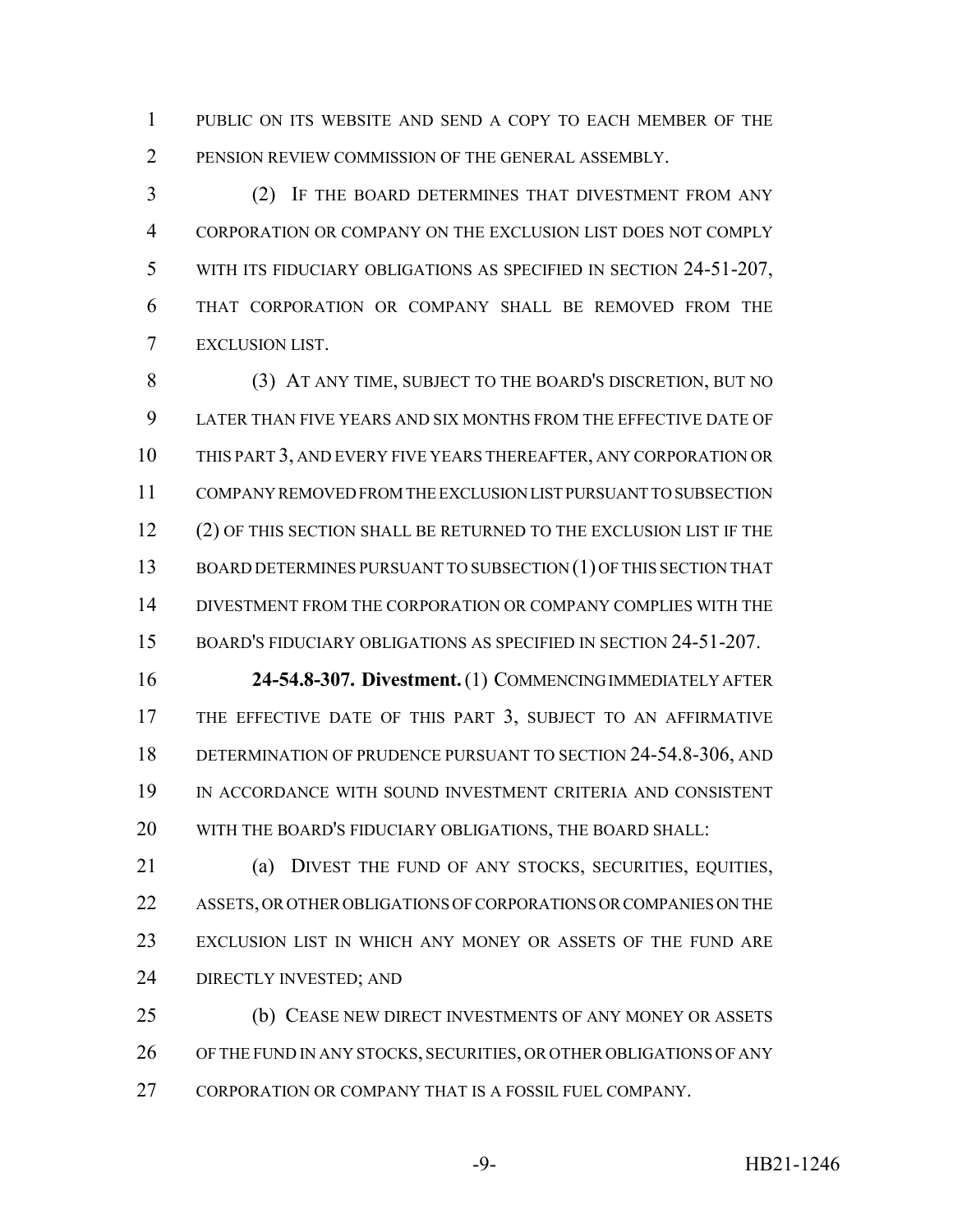(2) DIVESTMENT FROM FOSSIL FUEL COMPANIES PURSUANT TO THIS SECTION SHALL BE COMPLETED NO LATER THAN FIVE YEARS FROM THE EFFECTIVE DATE OF THIS PART 3. DIVESTMENT FROM FOSSIL FUEL COMPANIES RETURNED TO THE EXCLUSION LIST PURSUANT TO SECTION 24-54.8-306 (3) SHALL BE COMPLETED NO LATER THAN FIVE YEARS FROM THE DATE OF RETURN TO THE EXCLUSION LIST.

 **24-54.8-308. Limitations on indirect investment.** COMMENCING ONE YEAR AFTER THE EFFECTIVE DATE OF THIS PART 3, AND NO LATER THAN FIVE YEARS FROM THE EFFECTIVE DATE OF THIS PART 3, SUBJECT TO AN AFFIRMATIVE DETERMINATION OF PRUDENCE PURSUANT TO SECTION 24-54.8-306 AND IN ACCORDANCE WITH SOUND INVESTMENT CRITERIA AND CONSISTENT WITH ITS FIDUCIARY OBLIGATIONS, THE BOARD SHALL ENDEAVOR TO ENSURE THAT NO MONEY OR ASSETS OF THE FUND ARE INVESTED IN AN INDIRECT INVESTMENT VEHICLE UNLESS THE BOARD IS SATISFIED ON REASONABLE GROUNDS THAT SUCH INDIRECT INVESTMENT VEHICLE IS UNLIKELY TO HAVE IN EXCESS OF TWO PERCENT OF ITS ASSETS, AVERAGED ANNUALLY, DIRECTLY OR INDIRECTLY INVESTED IN FOSSIL FUEL COMPANIES.

 **24-54.8-309. Other legal obligations - immunity.** (1) WITH RESPECT TO ACTIONS TAKEN IN COMPLIANCE WITH THIS PART 3, INCLUDING ALL GOOD FAITH DETERMINATIONS REGARDING COMPANIES AS REQUIRED BY THIS PART 3, THE ASSOCIATION SHALL BE EXEMPT FROM ANY CONFLICTING STATUTORY OR COMMON LAW OBLIGATIONS, INCLUDING ANY SUCH OBLIGATIONS IN RESPECT TO CHOICE OF ASSET MANAGERS, INVESTMENT FUNDS, OR INVESTMENTS FOR THE PUBLIC FUND'S SECURITIES PORTFOLIOS.

(2) WITH RESPECT TO ALL ACTIONS TAKEN IN GOOD FAITH